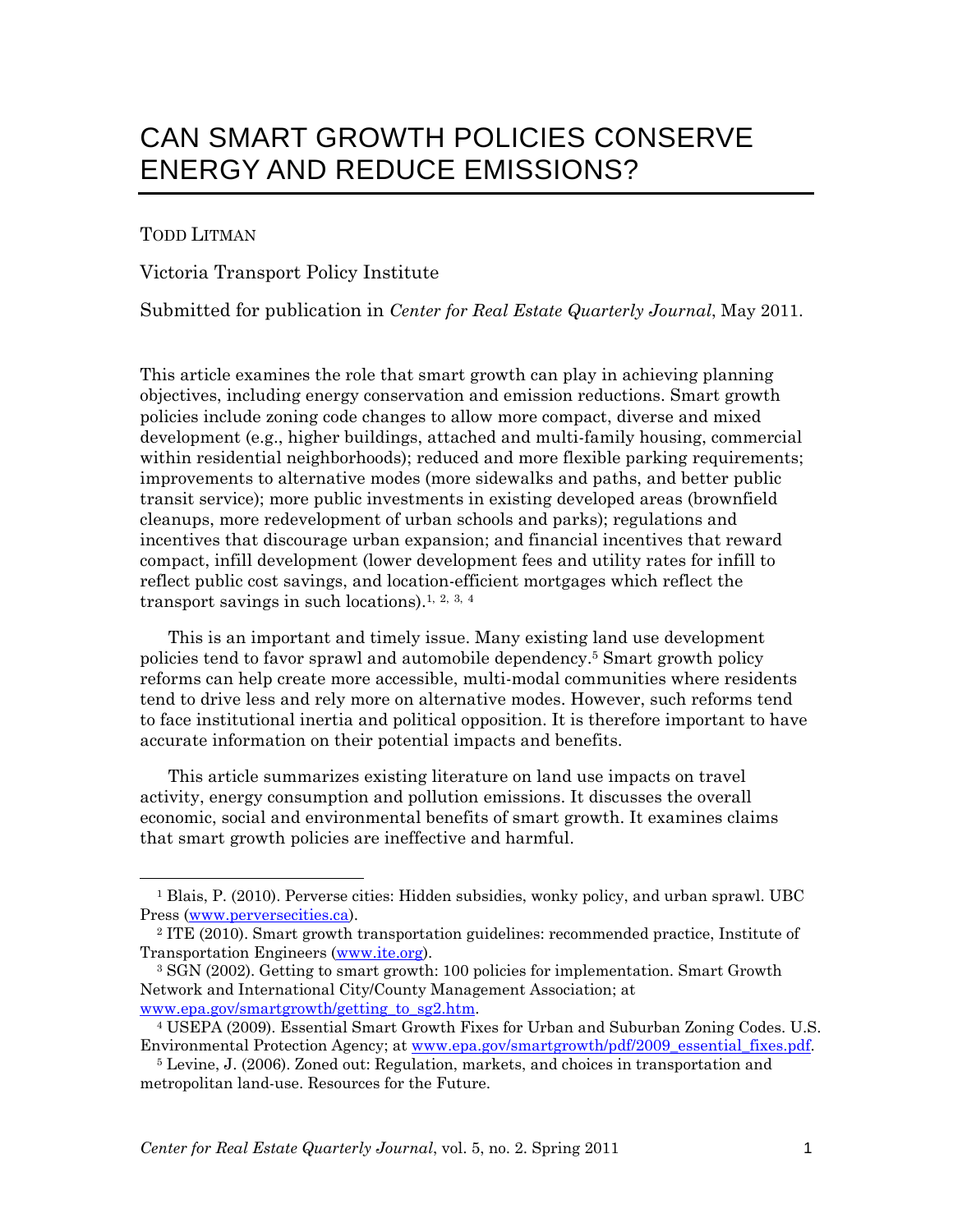### **DO LAND USE POLICIES AFFECT TRAVEL, ENERGY CONSUMPTION AND EMISSIONS?**

There is extensive research showing that *land use* (also called *built environment*) factors affect travel activity, energy consumption and pollution emissions.6, 7 This implies that smart growth land use policies can help achieve various planning objectives including energy conservation and emission reductions.

Some critics claim there is little evidence of these impacts and benefits,<sup>8</sup> and that smart growth policies harm consumers.9 I disagree. I believe that there is abundant evidence that smart growth land use policies can provide substantial reductions in per capita vehicle travel, energy use and pollution emissions; that these can provide numerous economic, social and environmental benefits; and that there is growing consumer demand for smart growth communities.10

It is true, as critics argue, that compact development (i.e., higher density) alone has only modest impacts, and these effects partly reflect self-selection (people who, for any reason cannot drive tend to choose smart growth locations).11 However, plenty of good research indicates that land use factors (regional accessibility, density, mix, street connectivity, walkability, public transit proximity, and efficient parking management) do significantly affect vehicle travel, fuel use and emissions.12 Table 1 summarizes these impacts based on my review of this literature.

 <sup>6</sup> Bartholomew, K. and Ewing, R. (2009). Land use-transportation scenarios and future vehicle travel and land consumption: A meta-analysis. *Journal of the American Planning Association*, 75(1):13–27.

<sup>7</sup> Frank, L. D., Greenwald, M. J., Kavage, S., and Devlin, A. (2011). An assessment of urban form and pedestrian and transit improvements as an integrated GHG reduction strategy. Washington State Department of Transportation.

<sup>8</sup> Fruits, E. (2011). Compact development and greenhouse gas emissions: A review of recent research. *Center for Real Estate Quarterly Journal*, 5(1):2–7; at

www.pdx.edu/sites/www.pdx.edu.realestate/files/media\_assets/quarterly\_report/march\_2011/ 01%20Fruits%20Quarterly%202011-02.pdf. 9 Pisarski, A. (2009), ULI *Moving Cooler* report: Greenhouse gases, exaggerations and

misdirections. Retrieved May 6, 2011, from http://www.newgeography.com/content/00932-ulimoving-cooler-report-greenhouse-gases-exaggerations-and-misdirections.<br><sup>10</sup> Litman, T. (2011). Evaluating smart growth savings. Victoria Transport Policy Institute;

at www.vtpi.org/sg\_save.pdf. 11 Ewing, R. and Cervero, R. (2010). Travel and the built environment: A meta-analysis.

*Journal of the American Planning Association*, 76(3):265–294. 12 Brandes, U., MacCleery, R., Peterson, S. J., and Johnston, M. (2010). Land use and

driving: The role compact development can play in reducing greenhouse gas emissions: Evidence from three studies. Urban Land Institute.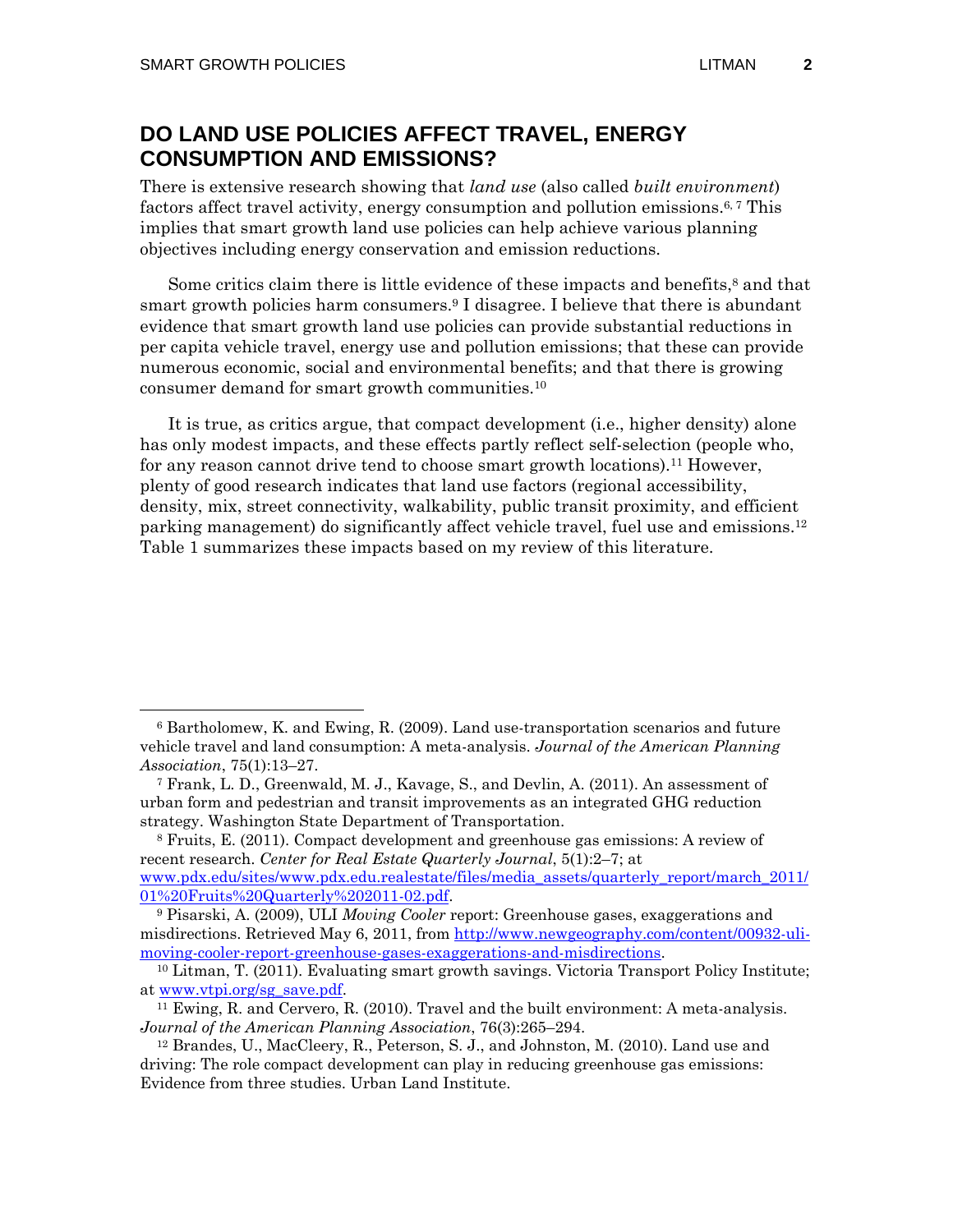|  | <b>Factor</b>                               | <b>Definition</b>                                                                                                      | <b>Travel Impacts</b>                                                                                                                                                                                                                                                             |
|--|---------------------------------------------|------------------------------------------------------------------------------------------------------------------------|-----------------------------------------------------------------------------------------------------------------------------------------------------------------------------------------------------------------------------------------------------------------------------------|
|  | Density                                     | People or jobs per unit of<br>land area (acre or hectare).                                                             | Increased density tends to reduce per capita vehicle<br>travel. Each 10% increase in urban densities typically<br>reduces per capita VMT by 2-3%.                                                                                                                                 |
|  | Mix                                         | Degree that related land<br>uses (housing, commercial,<br>institutional) are mixed                                     | Increased land use mix tends to reduce per capita<br>vehicle travel, and increases use of alternative modes,<br>particularly walking for errands. Neighborhoods with<br>good land use mix typically have 5-15% lower vehicle-<br>miles.                                           |
|  | Regional<br>Accessibility                   | Location of development<br>relative to regional urban<br>center.                                                       | Improved accessibility reduces per capita vehicle<br>mileage. Residents of more central neighborhoods<br>typically drive 10-30% fewer vehicle-miles than residents<br>of more dispersed, urban fringe locations.                                                                  |
|  | Centeredness                                | Portion of commercial,<br>employment, and other<br>activities in major activity<br>centers.                            | Increased centeredness increases use of alternative<br>commute modes. Typically 20-50% of commuters to<br>major commercial centers drive alone, compared with<br>80-90% of commuters to dispersed locations.                                                                      |
|  | Connectivity                                | Degree that walkways and<br>roads are connected and<br>allow direct travel between<br>destinations.                    | Improved roadway connectivity can reduce vehicle<br>mileage, and improved walkway connectivity tends to<br>increase walking and cycling.                                                                                                                                          |
|  | Roadway design<br>and management            | Scale, design and<br>management of streets.                                                                            | More multi-modal street design and management<br>increases use of alternative modes. Traffic calming<br>tends to reduce driving and increase walking and<br>cycling.                                                                                                              |
|  | Walking and<br>Cycling<br>conditions        | Quantity and quality of<br>sidewalks, crosswalks,<br>paths and bike lanes, and<br>the level of pedestrian<br>security. | Improved walking and cycling conditions increases<br>nonmotorized travel and can reduce automobile travel,<br>particularly if implemented with land use mix, transit<br>improvements, and incentives to reduce driving.                                                           |
|  | <b>Transit quality</b><br>and accessibility | Quality of transit service and<br>degree to which destinations<br>are transit accessible.                              | Improved transit service quality increases transit<br>ridership and can reduce automobile trips, particularly<br>for urban commuting.                                                                                                                                             |
|  | Parking supply<br>and management            | Number of parking spaces<br>per building unit or acre, and<br>how parking is managed.                                  | Reduced parking supply, increased parking pricing and<br>other parking management strategies can significantly<br>reduce per capita vehicle travel. Cost-recovery parking<br>pricing (users pay directly for parking facilities) typically<br>reduces automobile trips by 10-30%. |
|  | Site design                                 | The layout and design of<br>buildings and parking<br>facilities.                                                       | More multi-modal site design can reduce automobile<br>trips, particularly if implemented with improved transit<br>services.                                                                                                                                                       |
|  | <b>Efficient transport</b><br>pricing       | More marginal-cost pricing<br>for congestion, roads,<br>parking facilities and vehicle<br>insurance.                   | Affected travel typically declines 10-30%, depending on<br>circumstances.                                                                                                                                                                                                         |

# **Table 1: Land Use Impacts on Travel13**

 <sup>13</sup> Litman, T. (2005), Land use impacts on transport. Victoria Transport Policy Institute; at www.vtpi.org/landtravel.pdf.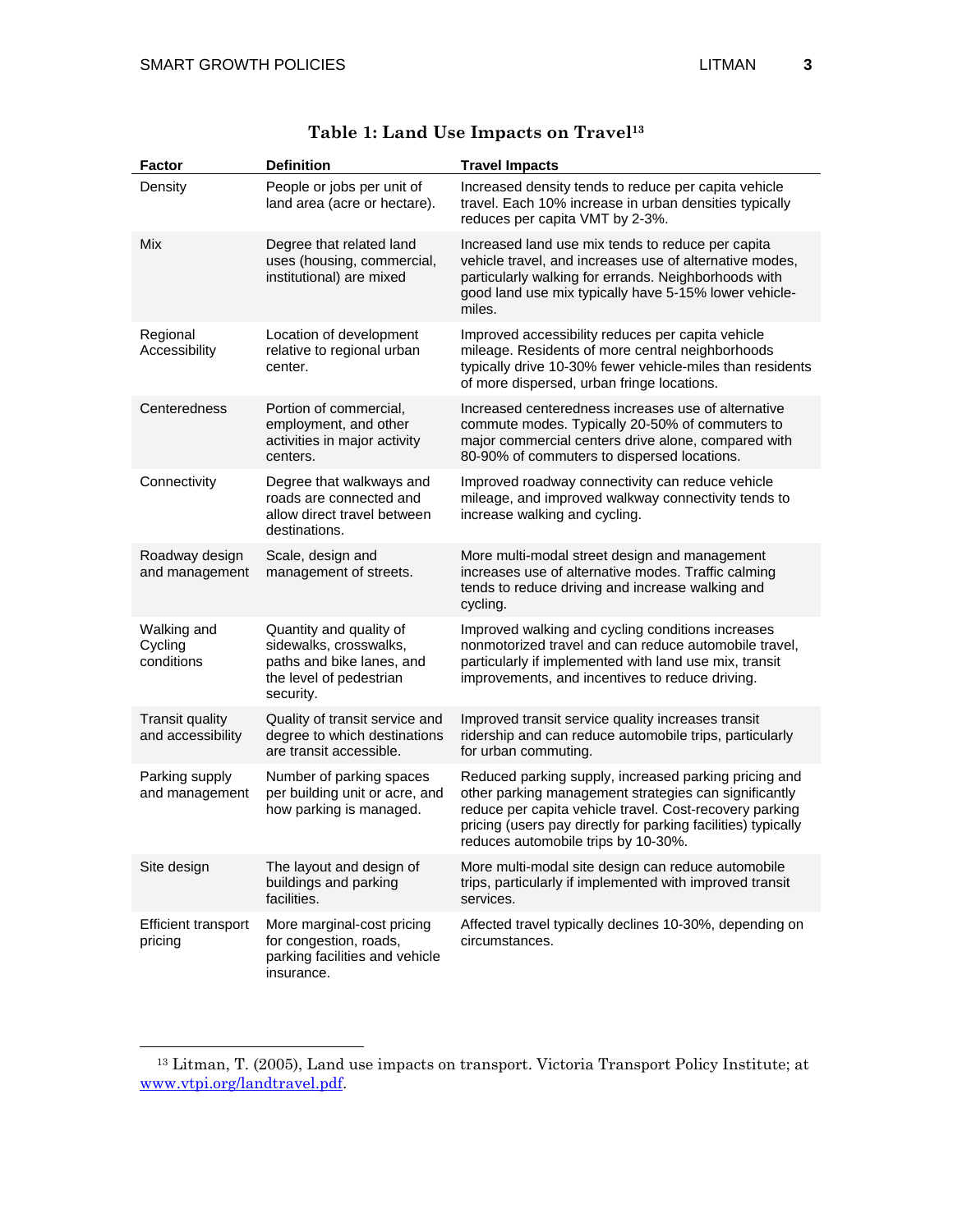Academics tend to be cautious so generally report lower-bound estimates of impacts and benefits. For example, one National Academy of Sciences report concluded that smart growth policies can be counted on to provide only modest emission reductions.14 It used lower-bound estimates of impacts and assumed little change in future housing preferences, ignoring demographic and economic trends (aging population, rising fuel prices, increasing traffic congestion, increasing health and environmental concerns, etc.) that are increasing demand for smart growth locations.15 If these factors are considered, the predicted impacts and benefits of smart growth significantly increase.<sup>16</sup>

That land use factors besides density significantly affect vehicle travel can be considered good news because it expands the menu of policies that can help achieve planning objectives. For example, smart growth can be applied in rural and suburban locations where high densities are inappropriate by improving land use mix, roadway connectivity, and walkability to create walkable villages.

### **CUMULATIVE IMPACTS**

Smart growth can provide large cumulative impacts. In automobile-dependent, sprawled locations virtually every adult resident owns an automobile and uses it for most travel, and average trip lengths are relatively long. In multi-modal, smart growth locations residents tend to own fewer vehicles, drive fewer annual miles, and rely more on alternative modes. Even larger vehicle travel reductions occur where smart growth is implemented with efficient road, parking and fuel pricing; such pricing reforms tend to be more effective (price elasticities increase) at reducing vehicle travel if travelers have viable alternatives.

Figure 1 shows how location affects vehicle ownership, mileage and mode share in the Portland, Oregon region. Transit-oriented neighborhoods, with good transit and mixed land use, have far lower vehicle ownership and use, and more walking, cycling and public transit use than other areas. Residents of areas with high quality transit drive 23% less, and residents of areas with high quality public transit *and*  mixed land use drive 43% less than elsewhere in the region, indicating that land use and transportation factors have about the equal impacts on travel activity.

http://onlinepubs.trb.org/Onlinepubs/sr/sr298prepub.pdf. 15 Nelson, A. C. (2006). Leadership in a new era: Comment on "Planning leadership in a new era." *Journal of the American Planning Association*, 72(4):393–409; http://law.du.edu/images/uploads/rmlui/conferencematerials/2007/Thursday/DrNelsonLunch Presentation/NelsonJAPA2006.pdf.<br><sup>16</sup> Calthorpe Associates (2010). The role of land use in reducing VMT and GHG emissions:

 <sup>14</sup> Transportation Research Board (2009). *Driving and the Built Environment: The Effects of Compact Development on Motorized Travel, Energy Use, and CO2 Emissions*. Special Report No. 298. National Academy of Sciences, 2009; at

A critique of TRB Special Report 298; at www.calthorpe.com/files/TRB-NAS%20Report%20298%20Critique\_0.pdf.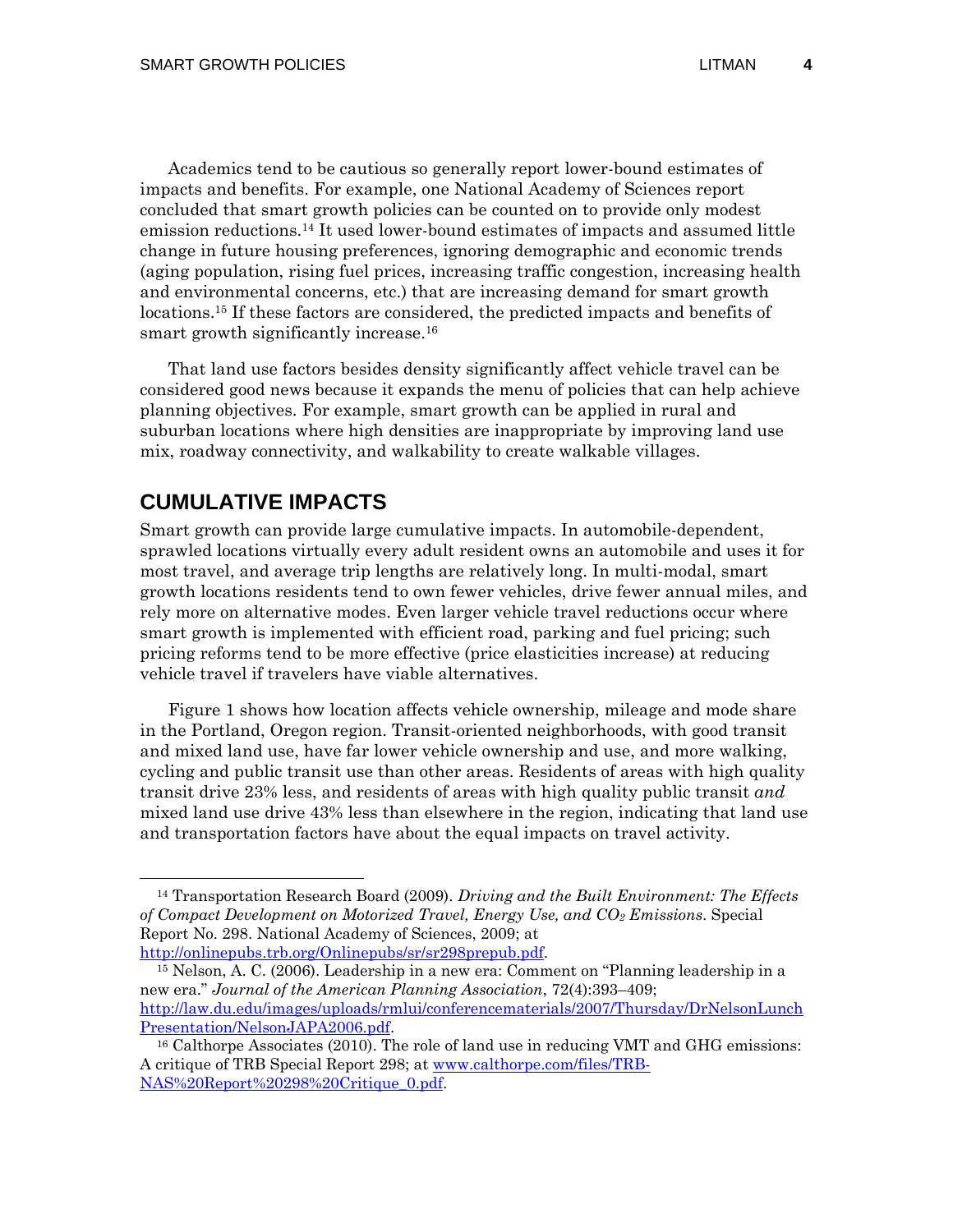

**Figure 1: TOD Impacts On Per Capita Vehicle Ownership and Use17**

A U.S. Environmental Protection Agency (EPA) study identified substantial energy conservation and emission reductions if development shifts from the urban fringe to infill.18 The study found that individual households that shift from urban fringe to infill locations typically reduce VMT and emissions by 30-60%, and in typical U.S. cities, shifting 7-22% of residential and employment growth into existing urban areas could reduce total regional VMT, congestion and pollution emissions by 2-7%.

Another EPA study calculated both transportation and building energy savings from smart growth land use policies.19 Travel to a building often uses as much energy as is consumed in the building.<sup>20</sup> Residents reduce total building and transportation energy consumption 64% by living in an attached energy efficient (green) home in an urban location, and by 75% by living in a multifamily energy efficient home, compared with the same household living in a typical detached single-family house in an auto-dependent suburb, as indicated in Figure 2. Housing location and type have greater impacts on total energy use than do vehicle or home energy efficiency, as indicated in Figure 3.

 <sup>17</sup> Gloria Ohland and Shelley Poticha (2006). *Street smart: streetcars and cities in the twenty-first century*. Reconnecting America (www.reconnectingamerica.org).

<sup>18</sup> Environmental Protection Agency (2007). Measuring the air quality and transportation impacts of infill development; at www.epa.gov/dced/pdf/transp\_impacts\_infill.pdf

<sup>19</sup> Hernandez, D., Lister, M., and Suarez, C. (2011). Location efficiency and housing type: Boiling it down to BTUs. Environmental Protection Agency; at

www.epa.gov/smartgrowth/location\_efficiency\_BTU.htm.<br><sup>20</sup> Wilson, A. and Navaro, R. (2007). Driving to green buildings: The transportation energy intensity of buildings. *Environmental Building News*, 16(9); at www.buildinggreen.com/auth/article.cfm?fileName=160901a.xml.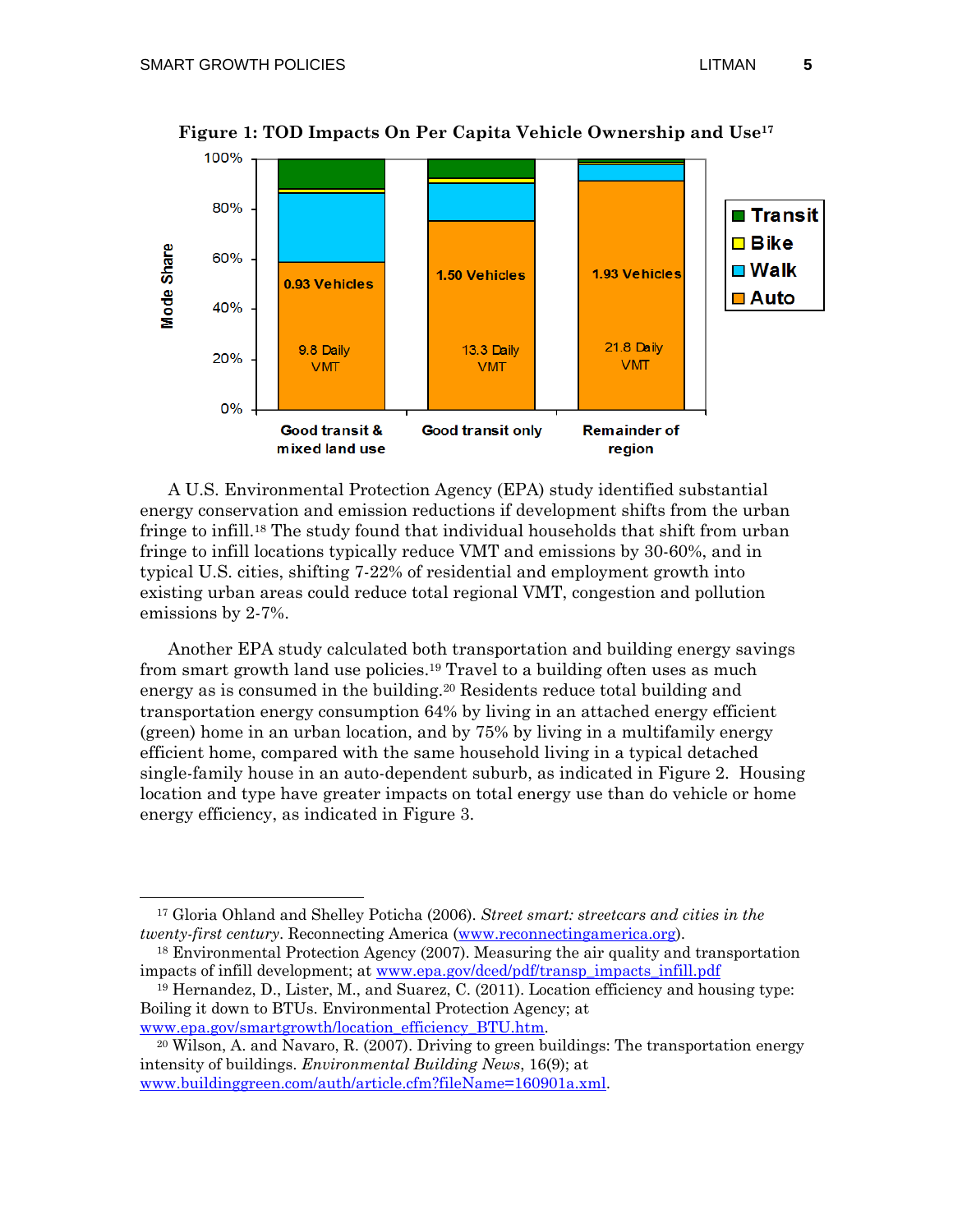

**Figure 2: Residents Transport and Home Energy Consumption21**

**Figure 3: Residents Transport and Home Energy Consumption22**



21 JRC (2009), *BTU Charts and Slides*, Jonathan Rose Companies (www.rose-

network.com): at www.rose-network.com/resources/charts-and-slides.<br><sup>22</sup> JRC (2011). Location Efficiency and Housing Type—Boiling it Down to btus. Jonathan Rose Companies for the U.S. Environmental Protection Agency; at www.epa.gov/smartgrowth/pdf/location\_efficiency\_BTU.pdf.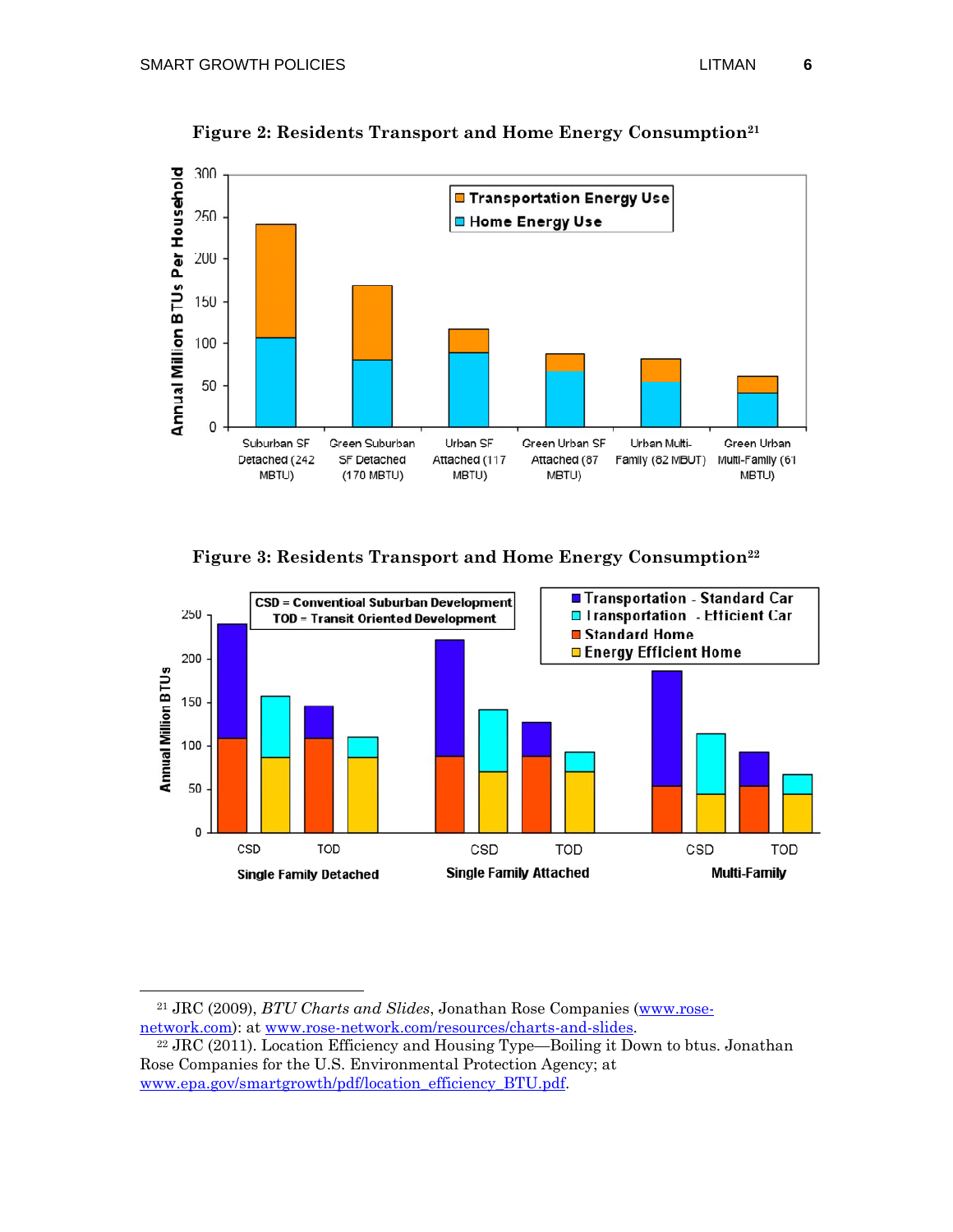$\overline{a}$ 

# **COMPREHENSIVE BENEFIT ANALYSIS**

Smart growth tends to provide various economic, social and environmental benefits, as summarized in Table 2.

| <b>Economic</b>                                                           | <b>Social</b>                                                            | <b>Environmental</b>                 |
|---------------------------------------------------------------------------|--------------------------------------------------------------------------|--------------------------------------|
| Reduced development costs                                                 | Improved transport options and mobility,<br>particularly for non-drivers | Greenspace & habitat<br>preservation |
| Reduced public service costs                                              |                                                                          |                                      |
|                                                                           | Improved housing options                                                 | Energy savings                       |
| Reduced transportation costs                                              | Community cohesion                                                       | Air pollution reductions             |
| Economies of agglomeration                                                |                                                                          |                                      |
|                                                                           | Preserves unique cultural resources                                      | Water pollution reductions           |
| Supports industries that depend on<br>high quality environments (tourism, | (historic sites, older neighborhoods, etc.)                              | Reduced "heat island" effect.        |
| farming, etc.)                                                            | Increased physical exercise and health                                   |                                      |

#### **Table 2: Smart Growth Benefits23, <sup>24</sup>**

As a result, smart growth policies that create more accessible, multi-modal communities (better walking, cycling and public transit) tend to provide more total benefits than most other energy conservation and emission reduction strategies, as illustrated in Table 3.

#### **Table 3: Smart Growth Benefits25**

| <b>Planning</b><br><b>Objective</b>                                                                     | <b>Energy Efficient</b><br><b>Buildings</b> | <b>Fuel Efficient</b><br><b>Vehicles</b> | <b>Smart</b><br>Growth  |
|---------------------------------------------------------------------------------------------------------|---------------------------------------------|------------------------------------------|-------------------------|
| Congestion reduction                                                                                    |                                             |                                          | ✓                       |
| Road and parking cost savings                                                                           |                                             |                                          | ✓                       |
| Consumer cost savings                                                                                   |                                             |                                          | $\checkmark$ / $\times$ |
| Improved traffic safety                                                                                 |                                             |                                          | ✓                       |
| Improved mobility options                                                                               |                                             |                                          | ✓                       |
| Energy conservation                                                                                     | ✓                                           | ✓                                        | ✓                       |
| Pollution reduction                                                                                     |                                             | ✓                                        | ✓                       |
| Land use objectives                                                                                     |                                             |                                          | ✓                       |
| Physical fitness & health<br>$(\checkmark)$ = supports objective $\checkmark$ = contradicts objectives) |                                             |                                          | ✓                       |

 <sup>23</sup> Litman, T. (2009), Evaluating transportation land use impacts. *World Transport Policy & Practice*, Vol. 1, No. 4, pp. 9-16; at www.vtpi.org/landuse.pdf. 24 Burchell, R.W. and Mukherji, S. (2003) Conventional development versus managed

growth: the costs of sprawl. American Journal of Public Health, Vol. 93, No. 9, September, pp. 1534-1540; at www.ncbi.nlm.nih.gov/pmc/articles/PMC1448006. 25 Todd Litman (2009), *Win-Win Transportation Emission Reduction Strategies*, Victoria

Transport Policy Institute (www.vtpi.org); at www.vtpi.org/wwclimate.pdf.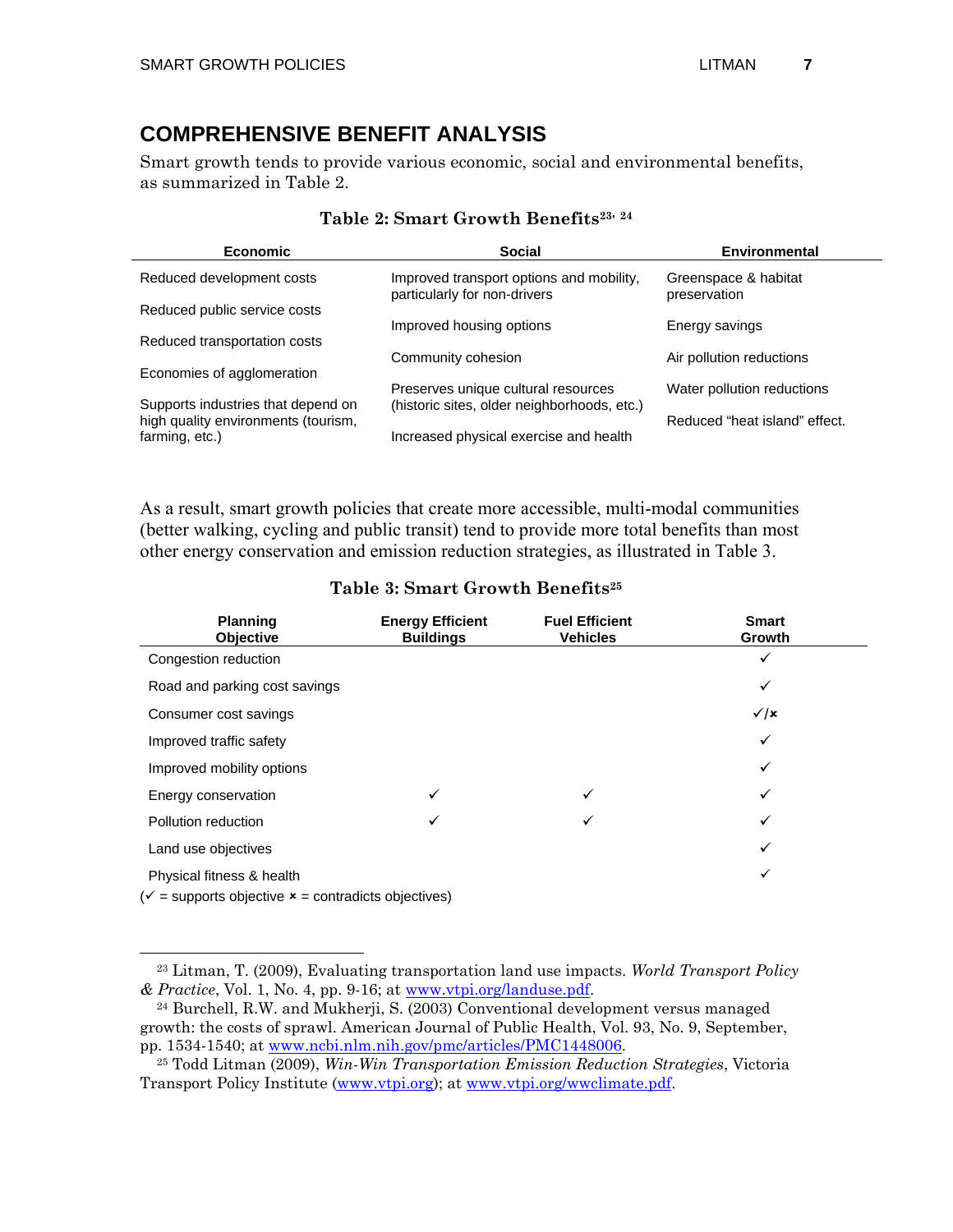Current demographic and economic trends are increasing demand for smart growth location.26 Although market surveys indicate that most North American households prefer single-family homes, they also indicate growing consumer preference for smart growth features such as accessibility and modal options (reflected as short commutes and convenient walkability to local services).27 Twenty years ago less than a third of households preferred smart growth home locations, but this is projected to increase to two thirds of households within two decades.<sup>28</sup>

This is not to suggest that suburban living and automobile travel will end. Even with aggressive smart growth policies most North Americans will continue to live in single-family homes and rely primarily on automobile travel. However, the current stock of large-lot, single-family, suburban houses is predicted to satisfy market demand for the foreseeable future, while the market for smaller-lot and attached housing in accessible, multi-modal communities will grow. It therefore makes sense to implement smart growth policy reforms that help satisfy these demands, such as allowing more compact and mixed development, reducing zoning code parking requirements, and improving walking and cycling conditions and public transit service quality.

### **EVALUATING CRITICISMS**

Some critics claim that research on smart growth's ability to reduce vehicle travel and emissions is ambiguous, and that smart growth policies have little impact on travel activity.29 For example, Fruits claims that "At a theoretical level there is no obvious connection between compact development and mode choice." However, there are theoretical reasons to conclude that smart growth policies in general, and increased density in particular, reduce automobile travel and encourage use of alternative modes. Increased land use density increases the portion of destinations within walking and cycling distances, and increases the cost efficiency of alternative mode improvements (sidewalks and transit services) by increasing potential users per area. Potential impacts on mode choice are even greater when other smart growth policies are considered, such as increased land use mix, improved road and pathway connectivity, and complete streets roadway policies.30, 31

 <sup>26</sup> Litman, T. (2009). Where we want to be: Home location preferences and their implications for smart growth. Victoria Transport Policy Institute; at www.vtpi.org/sgcp.pdf.

<sup>27</sup> Belden Russonello & Stewart (2011). The 2011 Community Preference Survey: What Americans are looking for when deciding where to live. National Association of Realtors; at

www.realtor.org/press\_room/news\_releases/2011/04/smart\_growth.<br><sup>28</sup> Nelson, A. C. (2009). The new urbanity: The rise of a new America. The Annals of the American Academy of Political and Social Science, 626(1):192–208; summary at

www.froogalizer.com/news/research-on-homeownership-rate-through-2030.html. 29 Litman, T. (2011). Evaluating criticism of smart growth. Victoria Transport Policy Institute; at <u>www.vtpi.org/sgcritics.pdf</u>.<br><sup>30</sup> ITE (2010). Designing walkable urban thoroughfares: a context sensitive approach:

Recommended practice. Institute of Transportation Engineers (www.ite.org).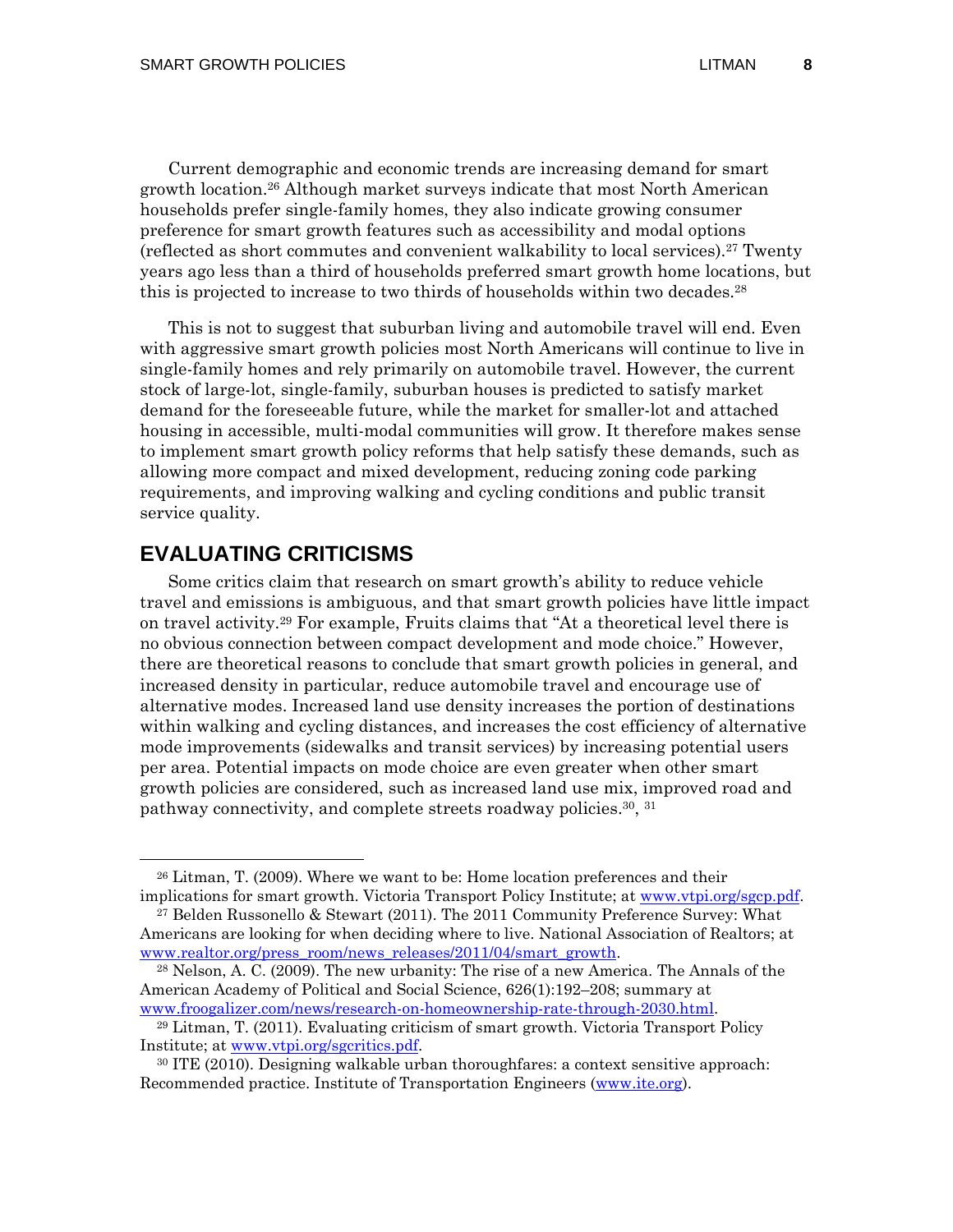Fruits claims that "some studies have found that more compact development is associated with greater vehicle-miles traveled" citing Crane (1996).32 This is untrue. Crane presented theoretical analysis indicating that grid street systems may under some conditions increase vehicle travel compared with hierarchical street systems; previous research he cites indicates that higher densities do reduce vehicle travel. Subsequent research shows that more connected street systems do significantly reduce automobile travel.<sup>33</sup> Ewing and Cervero find that roadway connectivity has the second greatest impact on travel activity, after regional accessibility, of all land use factors analyzed.34

Fruits cites other studies (footnotes 4-7) which he claims indicate that density has little impact on vehicle travel and emissions, and therefore concludes, "Such insignificant results indicate that compact development policies should not be based on expectations of reduced motor vehicle usage." This conclusion is unjustified:

- There is little doubt that policies that increase density tend to reduce vehicle travel and emissions. Compact neighborhoods typically generate 20-40% less vehicle travel per capita than conventional, lower-density neighborhoods. These reductions result partly from density itself and partly from associated factors such as increased regional accessibility, land use mix and transport diversity (better walking and public transit options). To the degree they are interrelated, policies that increase density will reduce vehicle travel and emissions. For example, encouraging more compact, urban infill instead of lower-density urban-fringe development will almost certainly reduce per capita vehicle travel because it increases density, accessibility, mix and transport diversity.
- Density is just one of several land use factors that affect travel activity. Integrated smart growth policies can significantly reduce vehicle travel, energy use and emissions.
- Most studies do show a statistically significant relationship between density (isolated from other factors) and vehicle travel, only a few do not.
- Energy conservation and emission reductions are just two of many smart growth benefits. Other benefits include reduced costs of providing public services, household transportation cost savings, improved accessibility for non-drivers, reduced traffic fatality rates, improved public fitness and health, openspace preservation, and reduced stormwater management costs.

 <sup>31</sup> SACOG (2011). Complete streets resource toolkit. Sacramento Area Council of Governments; at <u>www.sacog.org/complete-streets/toolkit/START.html</u>.<br><sup>32</sup> Crane, R. (1996). Cars and drivers in the new suburbs: Linking access to travel in

neotraditional planning. *Journal of the American Planning Association*, 62(1):51–65; at

www.uctc.net/papers/239.pdf. 33 Handy, S., Tal, G. and Boarnet, M.G. (2010), *Draft policy brief on the impacts of network connectivity based on a review of the empirical literature*. Research on Impacts of Transportation and Land Use-Related Policies, California Air Resources Board; at http://arb.ca.gov/cc/sb375/policies/policies.htm. 34 Ewing and Cervero, 2010.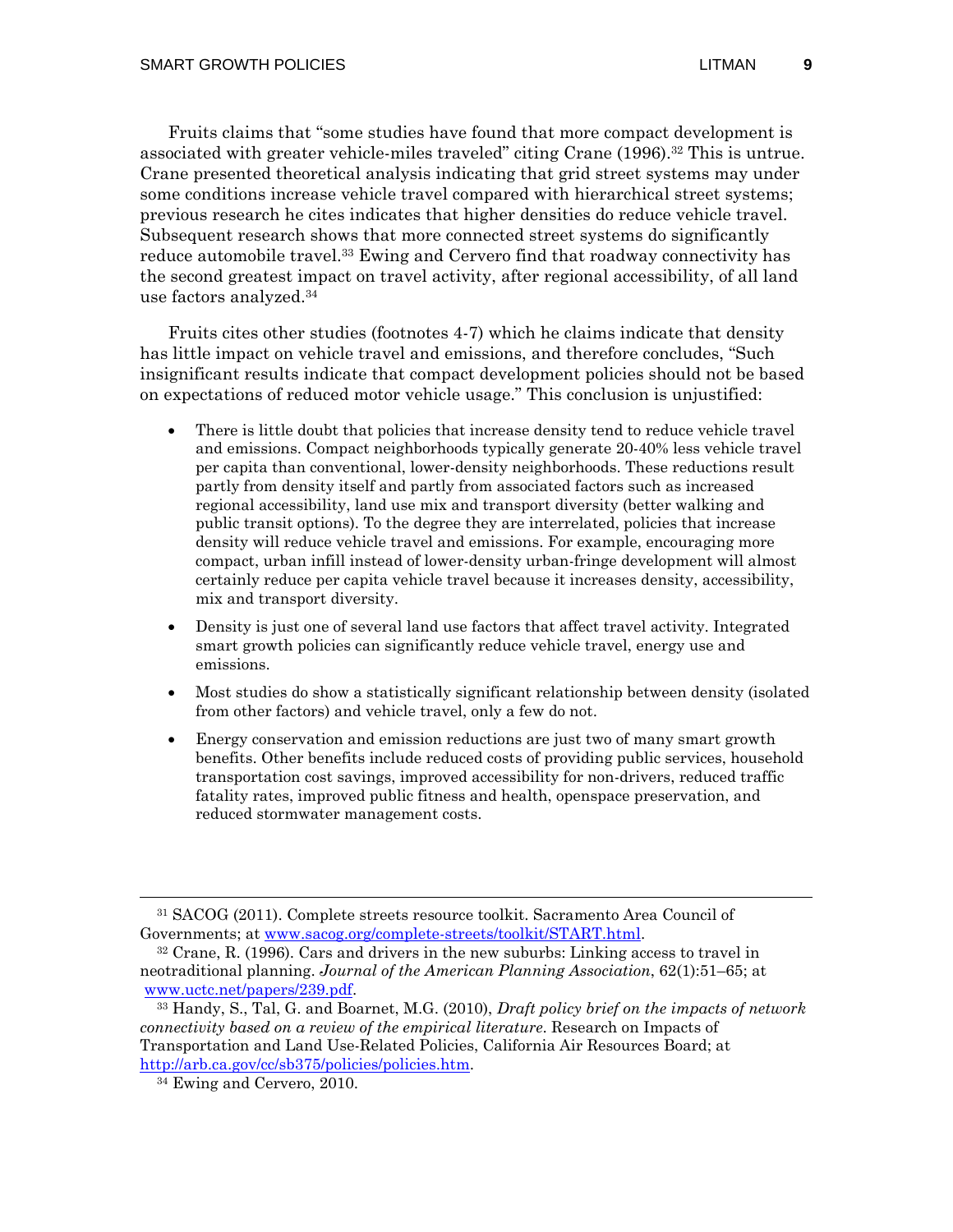The development and real estate industries can benefit financially overall from smart growth. Households often make tradeoffs between housing and transportation expenditures, so policies that create more accessible development, where consumer transportation costs are lower, can increase total real estate investments.35 For example, real estate in transit oriented areas are typically worth 10-20% more than they would be in more automobile-oriented locations, reflecting transportation cost savings capitalized into property values.<sup>36</sup> Real estate foreclosure rates tend to be lower in smart growth locations.<sup>37</sup>

Pisarski claims that, "most people, excepting a small but often very loud minority, opt for lower density living," implying that smart growth policies harm consumers.38 Yet, the market research discussed previously in this article indicates growing demand for more compact development, particularly if public policies provide support and incentives, such as more flexible zoning regulations, increased investment in alternative modes, and financial rewards for more compact infill development that reflect public service cost savings.<sup>39</sup>

# **CONCLUSIONS**

Land use policies can significantly affect transportation options and costs, and therefore travel activity. People who live and work in automobile-dependent locations tend to drive more annual miles, consume more fuel and produce more pollution than they would in more accessible, multi-modal communities. As a result, smart growth reforms can provide various economic, social and environmental benefits.

Some critics claim that these impacts are small and not cost effective but their analysis tends to misrepresent key issues. The only consider land use density, ignoring the effects of other land use factors such as regional accessibility, land use mix, road and path connectivity, transport system diversity, and parking management. They overlook additional benefits, and growing consumer demand for more accessible, multi-modal home locations. As a result, they underestimate smart growth impacts and benefits.

 <sup>35</sup> CTOD and CNT (2006). *The affordability index: a new tool for measuring the true affordability of a housing choice*. Center for Transit-Oriented Development and the Center for Neighborhood Technology, Brookings Institute, at http://htaindex.cnt.org and www.brookings.edu/metro/umi/20060127\_affindex.pdf.<br><sup>36</sup> Smith, J.J. and Gihring, T.A. (2004). "Financing transit systems through value capture:

an annotated bibliography." American Journal of Economics and Sociology, Volume 65, Issue 3, July 2006; at www.vtpi.org/smith.pdf.<br><sup>37</sup> NRDC (2010). Reducing foreclosures and environmental impacts through location-

efficient neighborhood design. Natural Resources Defense Council; at www.nrdc.org/energy/files/LocationEfficiency4pgr.pdf. 38 Pisarski (2009).

<sup>39</sup> Blais (2010).